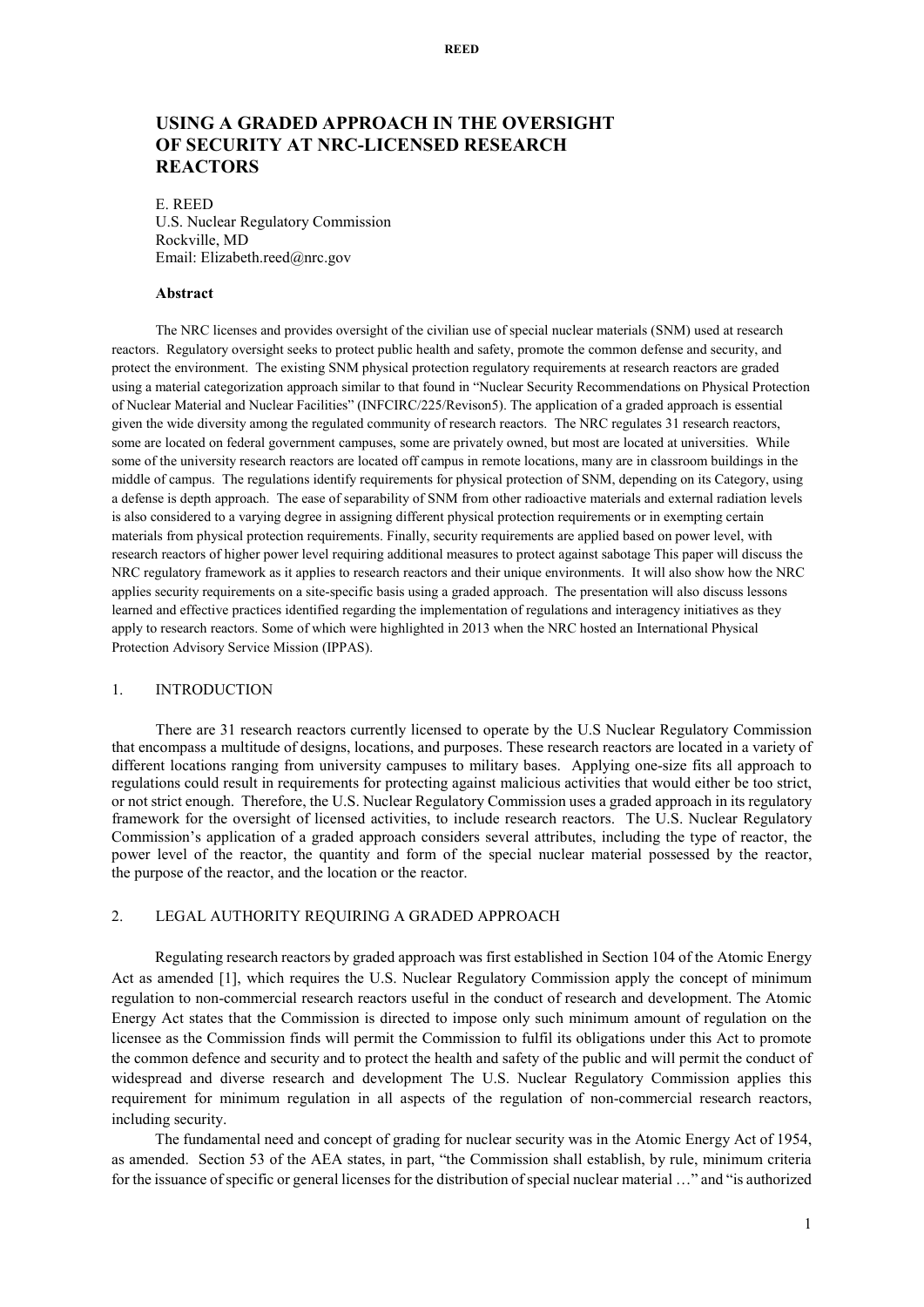to establish classes of special nuclear material and to exempt certain classes or quantities of special nuclear material or kinds of uses or users not inimical to the common defence and security and would not constitute unreasonable risk to the health and safety of the public."

The U.S Nuclear Regulatory Commission has codified requirements for the physical protection of special nuclear material at U.S Nuclear Regulatory Commission licensed facilities in Title 10, "Energy," of the Code of Federal Regulations (10 CFR) Part 73, "Physical Protection of Plants and Materials" [2]. The regulations incorporate a grading of categories of special nuclear material physical protection requirements using a threetiered categorization approach. The resulting special nuclear material I, II and III categories are consistent with recommended levels in the International Atomic Energy Agency's INFCIRC/225 [3].

# 3. UNIQUE CHALLENGE OF RESEARCH REACTORS

Research Reactors represents a diverse category of research, training, and teaching facilities that can be co-located with other facilities. Along with the research reactor, other facilities could include radioisotope production facilities, storage of fresh fuel, spent fuel storage, use or storage of radioactive sources, research or teaching laboratories, hot cells, irradiation facilities, other non-nuclear related facilities and activities. Research reactors encompass a multitude of designs, functions, and power levels. The challenge is to adequality secure the reactor and its materials without impeding on education, research, and training.

Operating budgets at these facilities are typically limited therefore the role of the reactor security director is commonly held by someone who has other duties; such as teaching, conducting research, or supervisor of operations. This person may also not have much experience, or training, in security principles but rather is employed as a nuclear engineer. Often, there is little room in the budget for the purchase of sophisticated security equipment, and full-time security personnel. Security measures must be sustainable and easily maintained, with reliable backups, and scaled or graded to meet the security risk.

The reactor facility usually doesn't employ a security force, but rather relies on campus police or offsite local law enforcement to respond to alarms and investigate incidents. Response forces are often shared with other facilities in the area such as banks, schools, or industrial complexes, and therefore may not be available for immediate response. U.S Nuclear Regulatory Commission licensees have been directed to develop Memorandum of Understanding with offsite local law enforcement agencies to ensure response forces arrive in a timely manner. Every facility conducts periodic exercises with these security forces to ensure that a fast and effective response to any incident can be provided.

# **3.1. Reactor Type, and Power Level**

The power levels of the 31 research reactors licensed by the U.S Nuclear Regulatory Commission vary significantly. Thermal power levels and designs range from a 5-watt AerojetGeneral Nucleonics (AGN) solid homogeneous fuelled reactor to a 20-megawatt heavy-water-cooled and -moderated tank-type facility. Training, Research, Isotope-Production, General Atomics (TRIGA) reactors are the most common design regulated by the U.S Nuclear Regulatory Commission. The TRIGA reactors are open pool-type and are typically installed without a containment building, but rather a confinement building. A few of the facilities that use a TRIGA reactor are designed with a movable core.

# **3.2. Quantities of Special Nuclear Material**

Research reactors that are licensed by the U.S. Nuclear Regulatory Commission have possession limits of Category II or Category III. These categories are consistent with those found in INFCIRC/225/Revision 5. Approximately two-thirds of the research reactor facilities are licensed to possess Category III special nuclear material in the form of irradiated reactor fuel. A very small number of research reactor facilities possess fresh fuel for a small amount of time in preparation for refuelling.

# **3.3 Locations**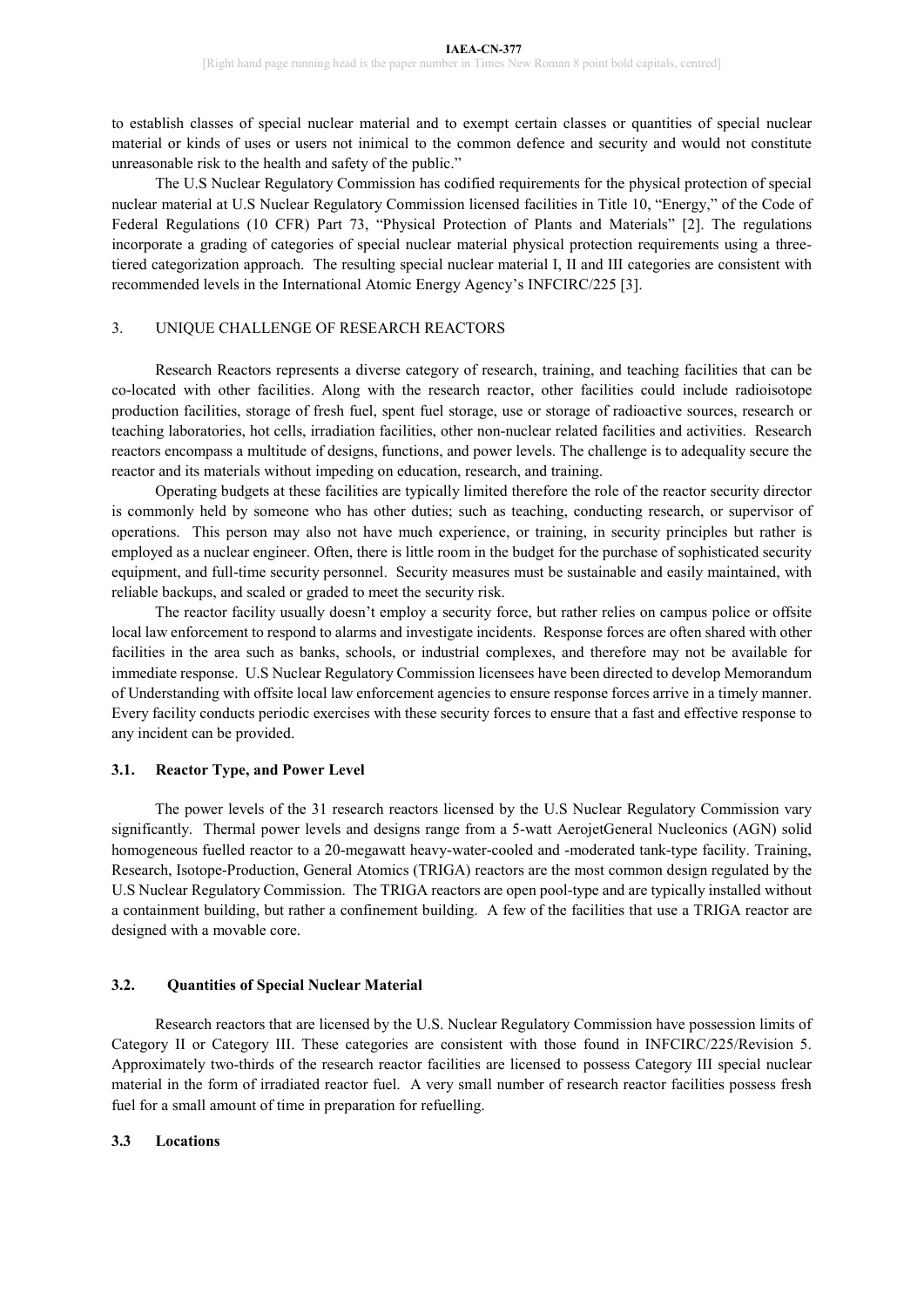The locations of the research reactors are as varied as their power level and design. While most of the research reactors are located on university campuses, there are a few located on government installation or military bases, and even a few that are privately owned. Of the research reactors located on a university campus, some are located offsite and not near the populated campus, but most are located in the middle of campus. Some are even located in a building with classrooms and lecture halls. An example of the diversity in location is that a few research reactors are situated next to the football stadium, which during football season can attract close to 100,000 people to a game. Fans attending the games may park their cars near the facility, walk past the facility, and may even hold celebrations after the game within 100 meters of the facility. Yet another facility is so far removed from the campus, staff at the reactor facility may see wildlife walk by the facility. The focus of the work done at the facility will often dictate its location. If the reactor is used for classroom instruction and training of future operators than the most likely location for the facility would be in a classroom building centrally located near other classroom buildings. If, however, the work focused more on research then the facility could be located remotely offsite and away from the populated areas.

#### 4. IMPLEMENTATION OF A GRADED APROACH

The underlying rationale of the regulatory framework is that protective measures should be commensurate with the potential consequences of malevolent acts to the public's health and safety or to the common defense and security. The existing special nuclear material physical protection regulatory requirements at fixed sites and in transit are graded using a material categorization approach, similar to what is described in International Atomic Energy Agency, INFCIRC/225/Revision 5, "Nuclear Security Recommendations on Physical Protection of Nuclear Material and Nuclear Facilities."

The regulations in 10 CFR Part 73, "Physical Protection of Plants and Materials," are written using a combination of performance-based and prescriptive approached. Using performance-based regulations is a regulatory approach that focuses on desired, measurable outcomes, rather than prescriptive processes, techniques, or procedures. Performance-based regulation leads to defined results without specific direction regarding how those results are to be obtained.

To guide licensee in applying the regulations the Commission has issued guidance in the form of Regulatory Guides. Regulatory Guides provide guidance to licensees and applicants on acceptable methods for carrying out specific parts of the NRC's regulations, techniques used by the NRC staff in evaluating specific problems or postulated accidents, and data needed by the staff in its review of applications for permits or licenses. Regulatory Guide 5.59, "Standard Format and Content of a Licensee Physical Protection Plan for Special Nuclear Material of Moderate or Low Strategic Significance" [4] describes the information required in the physical security plan submitted as part of an application for a license to possess, use, or transport Category II and Category III special nuclear material. The standard format serves as an aid to uniformity and completeness in the preparation and review of the physical security plan. Aside from providing guidance for the standard format and content of physical security plans, this regulatory guide explains the intent of the various provisions of the regulation. The intent of each requirement is found in the discussion of each subsection and is implicitly provided by outlining alternative systems that could be used to fulfill the requirements. The discussion section and list of alternatives provides the licensee with the sense of the NRC regulations.

Security related inspections are conducted for assessing facility performance, and adherence to the regulations. The inspection program is conducted on a graded approach, the facilities possessing the more risk significant material are inspected at a higher frequency than those possessing less risk significant material. Inspections ensure that necessary arrangements and agreements between off site responders and the facility operators are established and maintained. Performance based inspection of systems relied on for physical protection ensures that those systems are sustained through testing and maintenance.

### **4.1 Material Categorization**

The existing material categorization approach places uranium and plutonium in one of three risk-informed categories: Category I, Category II, or Category III, depending on its type, quantity (i.e., mass), and enrichment for uranium 235. The regulations in 10 CFR Part 73, "Physical Protection of Plants and Materials" then identify requirements for physical protection of that special nuclear material depending on the category. Research reactors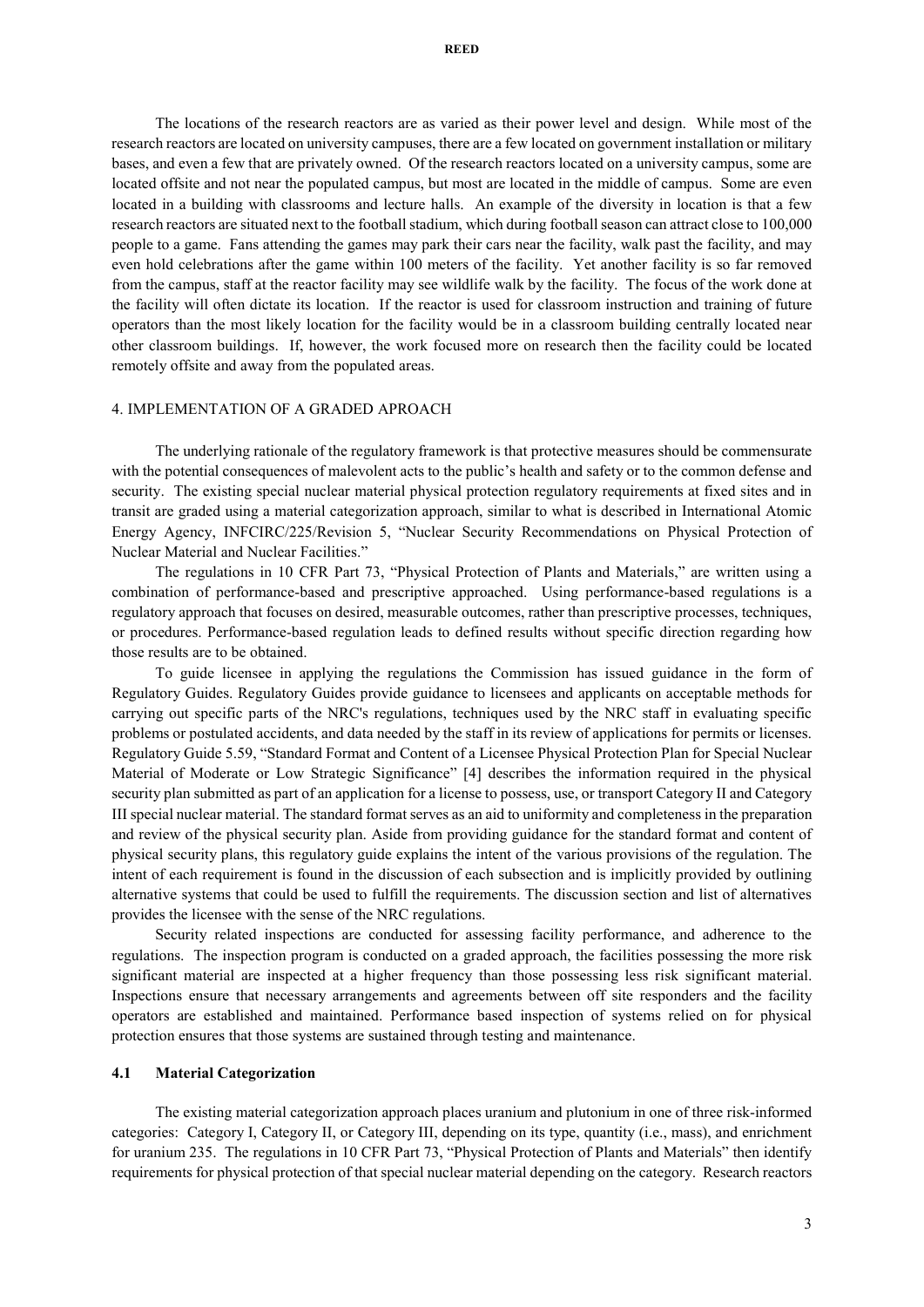that possess larger quantities of special nuclear material or utilize material that is potentially more attractive to adversaries have more security measures in place.

The objective of the physical protection system for Category II and III materials is to minimize the possibility for unauthorized removal of special nuclear material and to facilitate location and recovery of missing special nuclear material. The U.S Nuclear Regulatory Commission's policy is not to require the physical protection systems of Category II and III facilities and non-power reactors to protect against the design basis threat of theft or diversion and radiological sabotage. Rather, for these facilities, the U.S Nuclear Regulatory Commission's policy is to require licensees to meet a set of requirements, the effectiveness of which have been evaluated based on U.S Nuclear Regulatory Commission threat assessments as well as consequence and security assessments for these facilities.

### **4.2 Power Level**

In addition to regulations that require the prevention of the unauthorized removal of special nuclear material, there are regulations to protect against radiological sabotage. In 10 CFR 73.60(f) [5] "Additional Requirements for Physical Protection at Nonpower Reactors," states that the Commission may require alternate or additional measures to protect against sabotage for research reactors above 2 megawatts (thermal). For those research reactor that operate at 2 MW(t) or above, the licensee must protect against sabotage.

### **4.3 Exemptions**

The ease of separability of special nuclear material from other radioactive materials and external radiation levels is also considered to a varying degree in assigning different physical protection requirements or in exempting certain materials from physical protection requirements. The regulations in 10 CFR 73.67(b) exempt a licensee from the requirements of 10 CFR 73.67 [6], "Licensee Fixed Site and In Transit Requirements for the Physical Protection of Special Nuclear Material of Moderate and Low Strategic Significance" for use and transport for (1) special nuclear material which is not readily separable from other radioactive material and which has a total external radiation level in excess of 100 rem per hour at a distance of 3 feet from any accessible surface without intervening shielding, (2) sealed plutonium beryllium sources totaling 500 grams, or (3) plutonium with an isotopic concentration exceeding 80 percent plutonium238. Also, the regulations in 10 CFR 73.67(d) and (f) exempt Part 50 licensees from the requirements in these sections.

### 5. SUPPLEMENTAL SECURITY MEASURES

Before the threat environment changed in the United States in 2001 the U.S Nuclear Regulatory Commission regulations adequately addressed the safe use, storage, and transport of special nuclear material. However, with the change in the threat environment the U.S Nuclear Regulatory Commission re-evaluated the adequacy of security at all U.S Nuclear Regulatory Commission licensed facilities. The Commission determined that licensees should implement new security requirements to enhance the protection of the facility and to mitigate potential consequence of radiological sabotage and theft. The Commission further determined that these requirements should be implemented through Orders as opposed to a rulemaking to expedite licensee implementation of the requirements.

Maintaining a risk informed graded approach to security, the Commission issued these orders to most licensees, but for research reactors the Commission issued confirmatory action letters rather than issuing security orders. The Commission first transmitted letters to each facility recommending implementing security measures that were site-specific and aligned with the characteristics of facility that was licensed. These security measures focused on the mitigation of potential radiological sabotage and theft events. Examples of enhanced security measures that were implement include, but not limited to, enhanced background screening, improved internal and external communication systems, and improved access control to key areas. Facilities that were lower power only had to address mitigating theft events since the consequences from radiological sabotage were minimal. Research reactors each voluntarily committed to implementing some, if not all, of the recommended security measures. Upon U.S Nuclear Regulatory Commission review and inspection of the adequacy of the agreed upon security measures, the Commission issued to each licensee their site-specific confirmatory action letter.